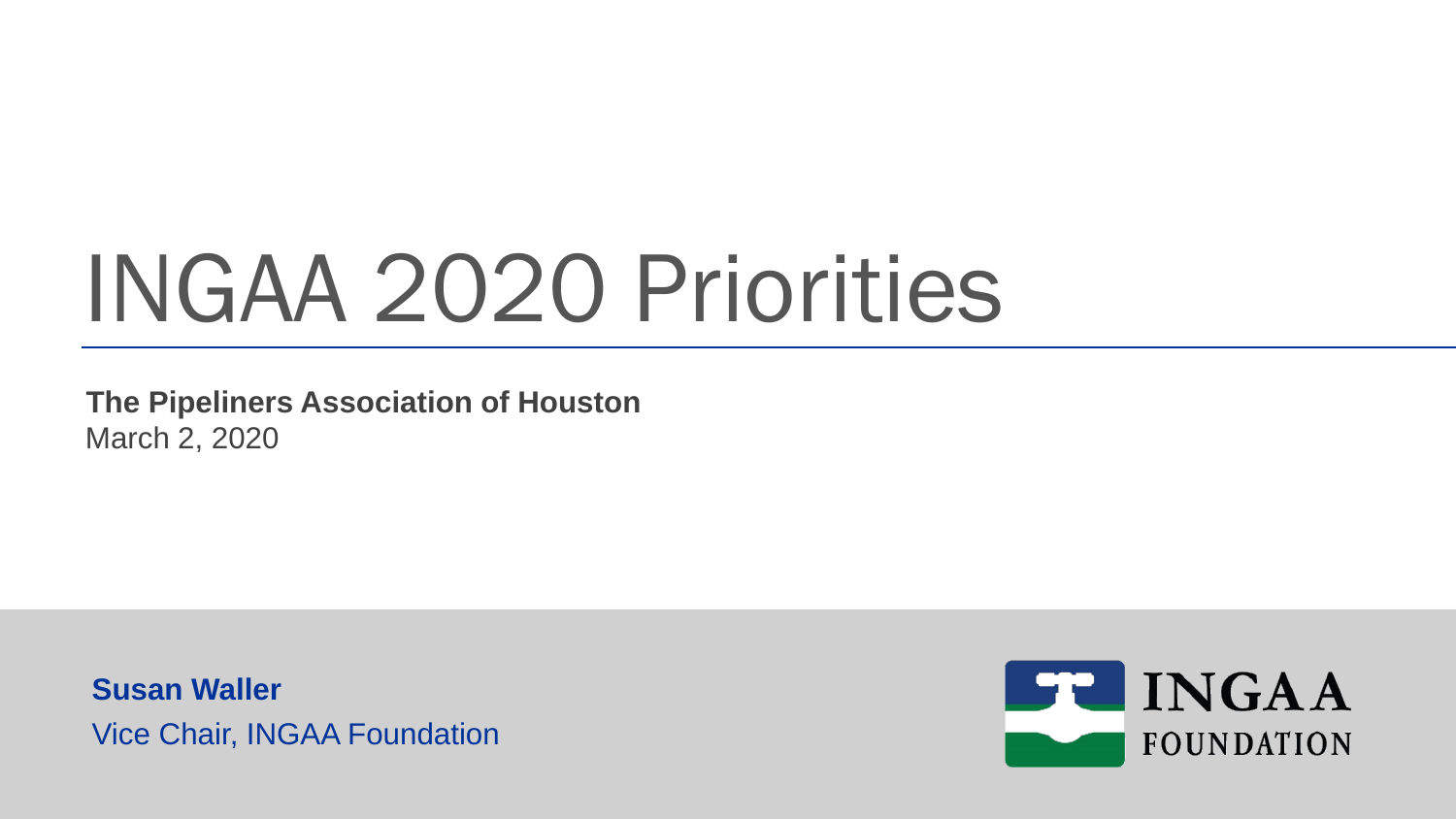What do you do for a living?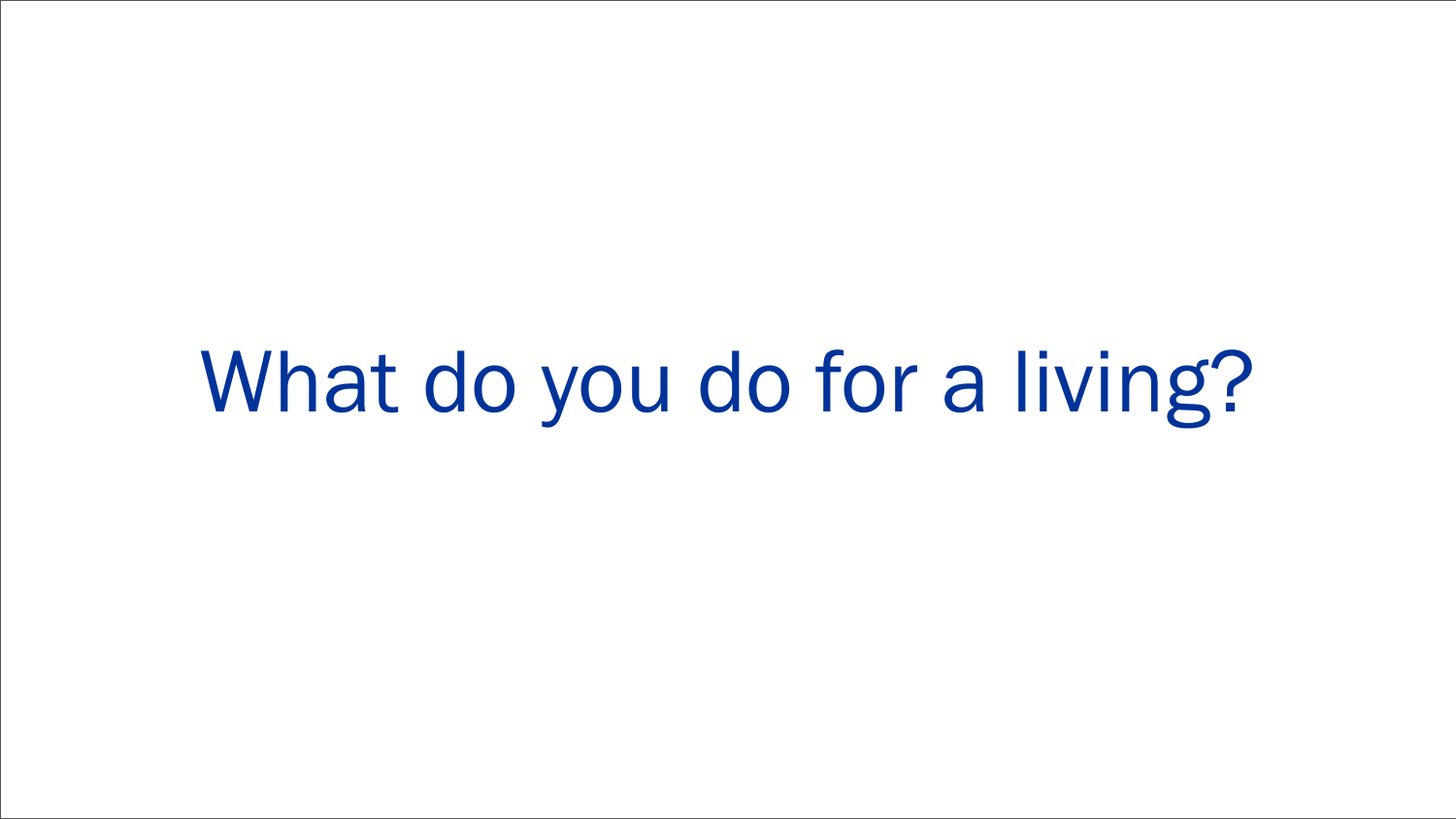

# My answers…

# My job is to lower your energy bills

- I help lift people across the world out of poverty by raising their standard of living
- I build critically needed energy infrastructure that has helped make the United States the world's largest natural gas exporter and generates jobs & tax revenues for local economies
- I promote the safety and energy security of our country and our allies abroad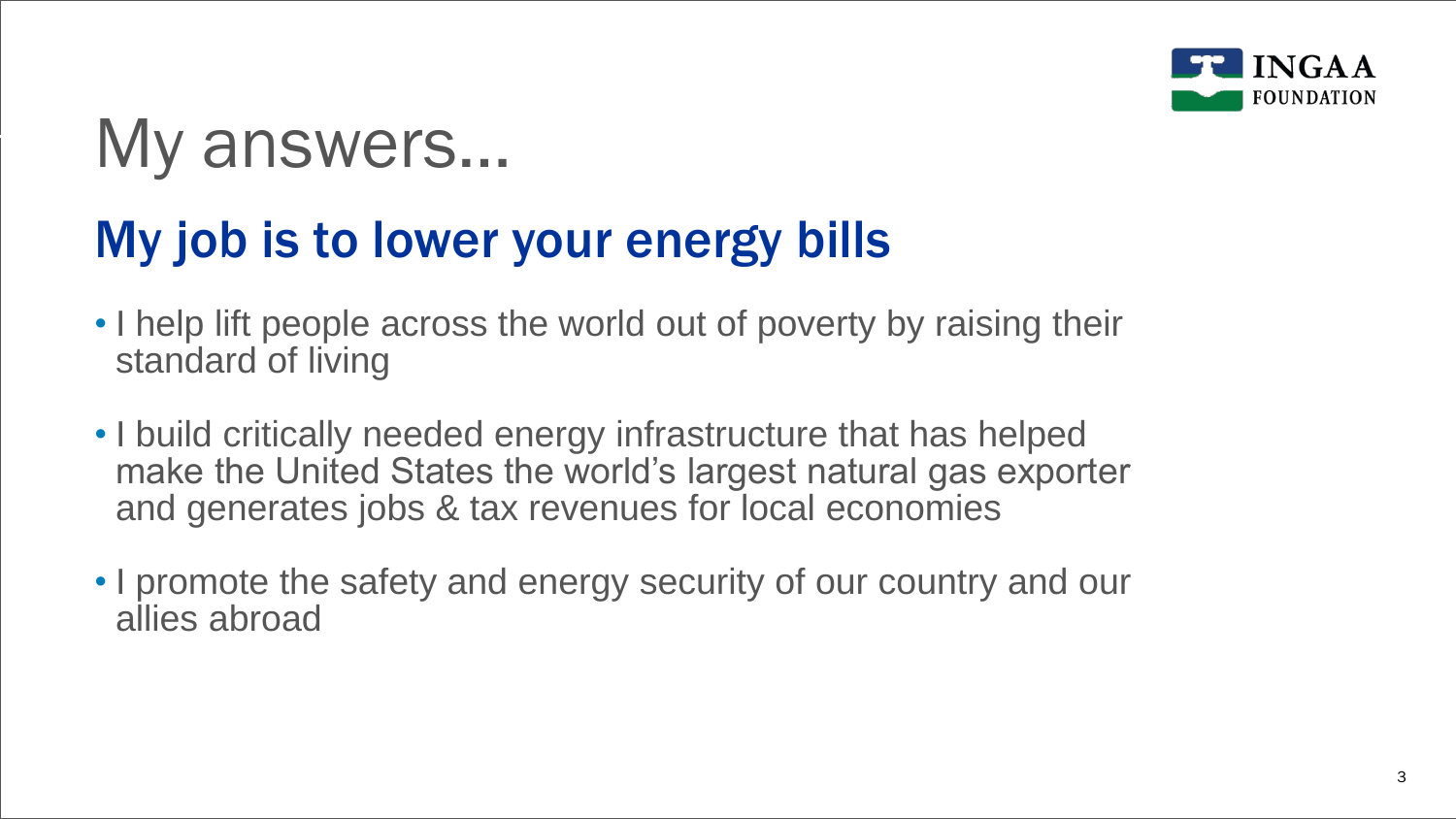# Natural gas



#### …and the infrastructure that delivers it are deeply interwoven into our economy

- And society is better for it
	- Millions of small businesses dry cleaners, restaurants, etc.
	- Modernizes cities manufacture glass, concrete, steel, brick, ceramics and tile
	- Building blocks for manufacturing plastics, pharmaceuticals and fabrics
	- Keeps people warm
	- Complements renewables

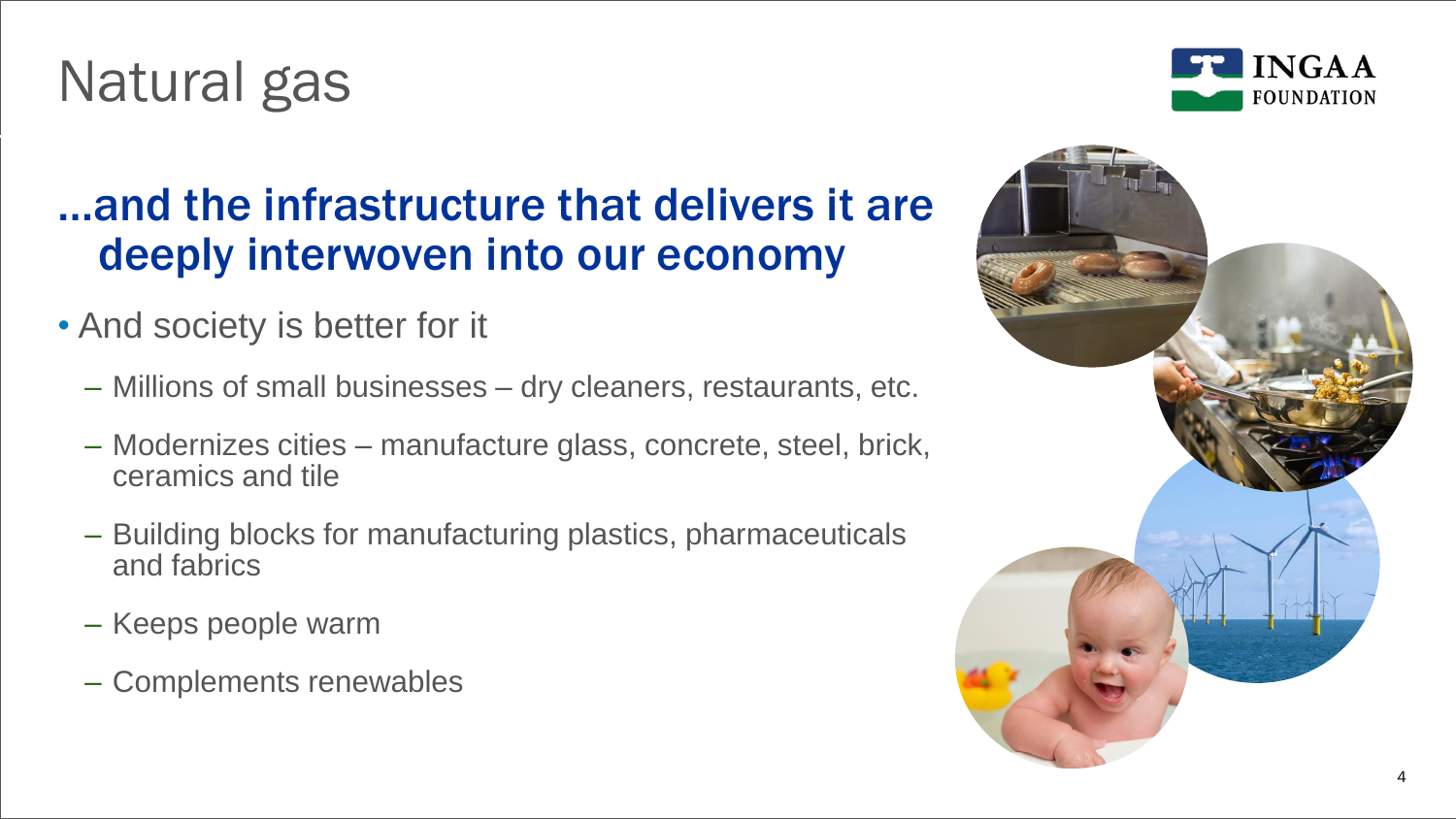# Economic & environmental benefits



Fuel switching in power generation

Since 2005, transitioning from coal to **natural gasfired electricity** is responsible for ~66% of the cumulative decline in CO2 emissions

Lowering household energy costs

Last 10 years



Global benefits from gas exports

Rising as innovation and technology advancements bring abundant natural gas to countries around the world, from Mexico to India and Asia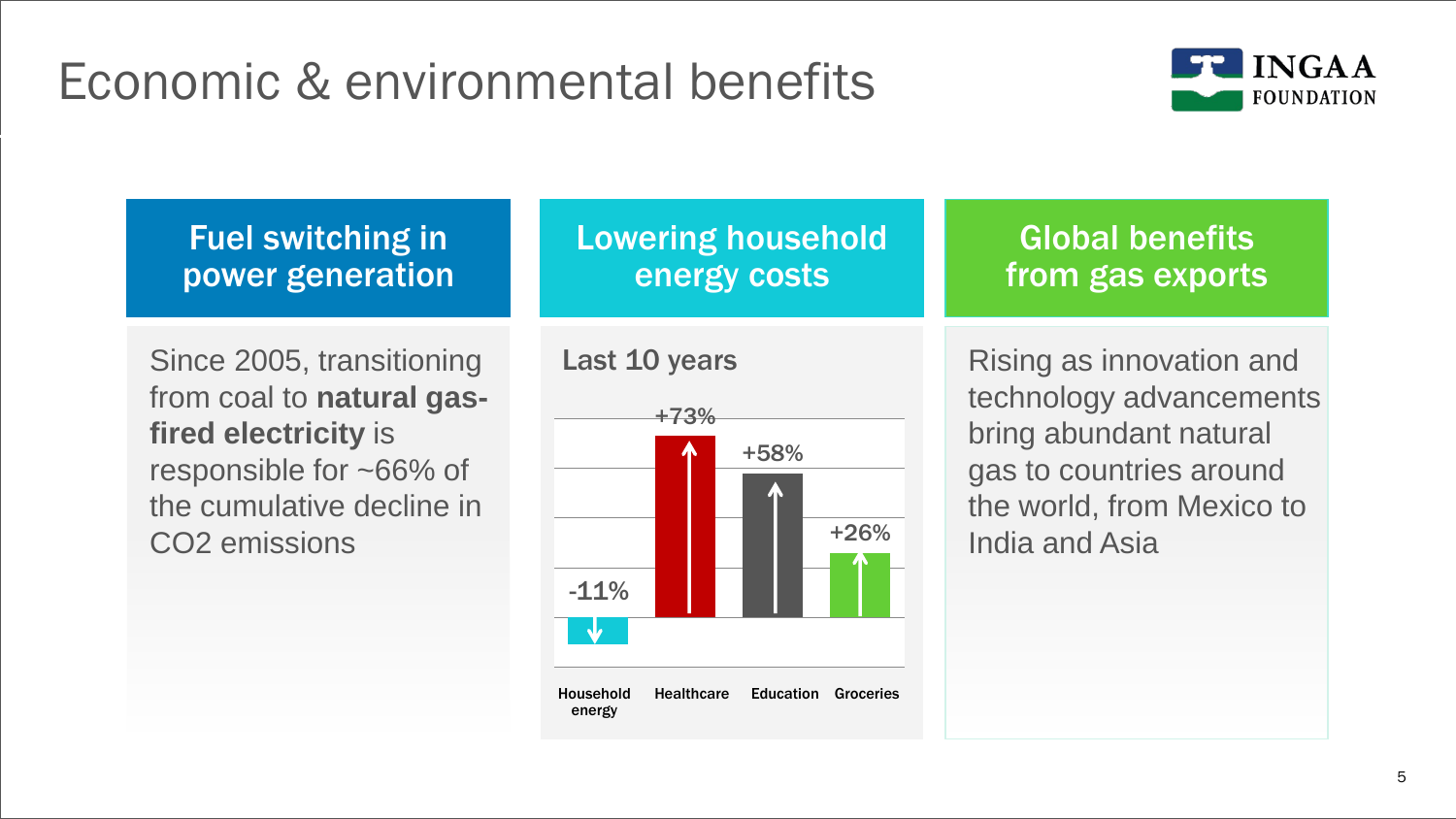### An integral part of the clean energy future



- Natural gas and natural gas infrastructure are critical to achieving national and global environmental aspirations efficiently and cost effectively
- Without natural gas the enhanced deployment of renewable resources may not have been possible

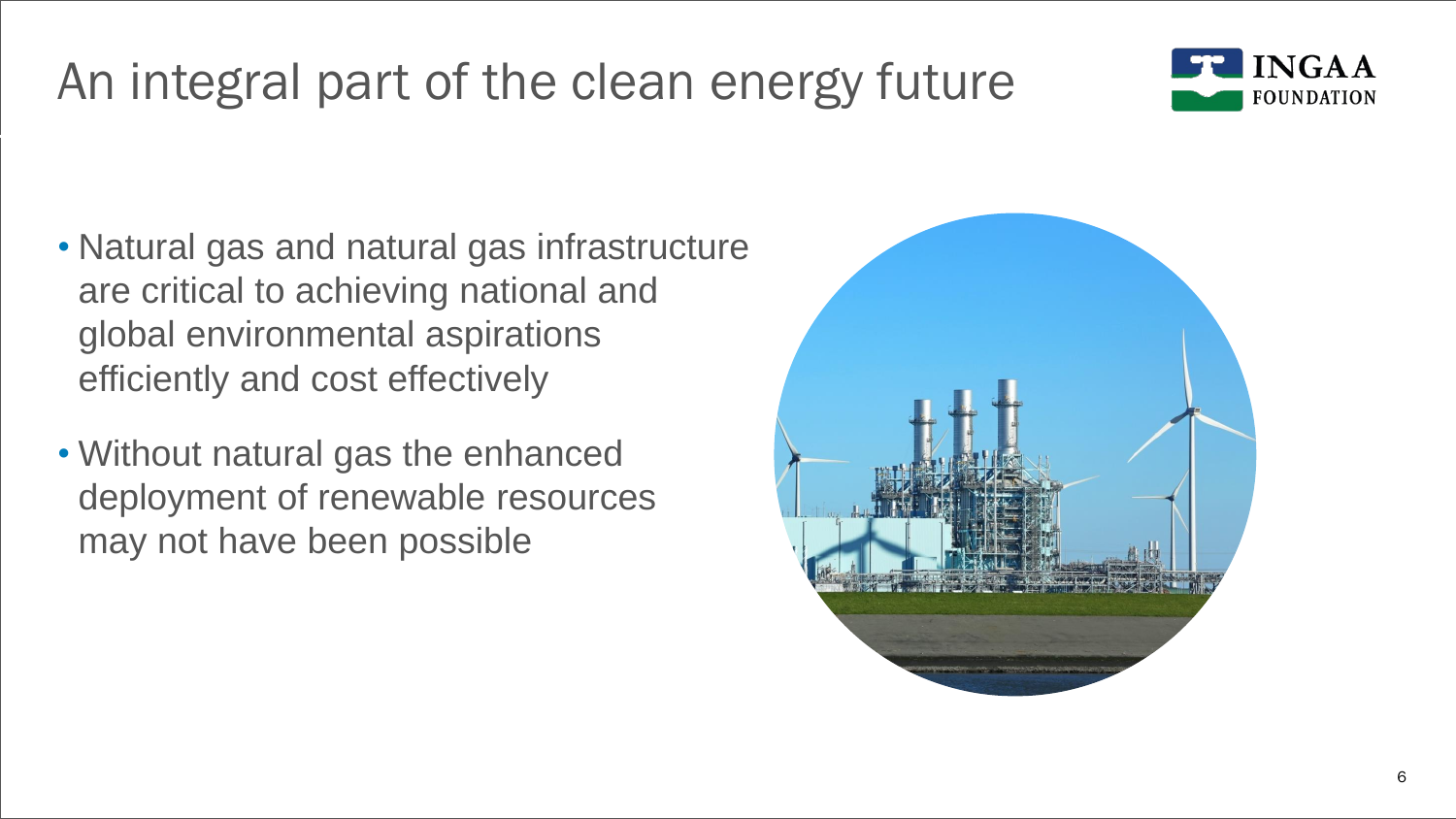# Continuous improvement



#### Communications & collaboration

- Through INGAA and the INGAA Foundation we share lessons learned and solutions
- Our efforts here led to advances in safety, pipeline security and resiliency
- Over 50 years creating innovative solutions to maintain, modernize, construct and operate the nation's robust natural gas network
- Continue to make great strides in technological advancements through carbon capture and storage, high efficiency engines, and operational and digital tools to enhance safety and integrity of this critical energy infrastructure

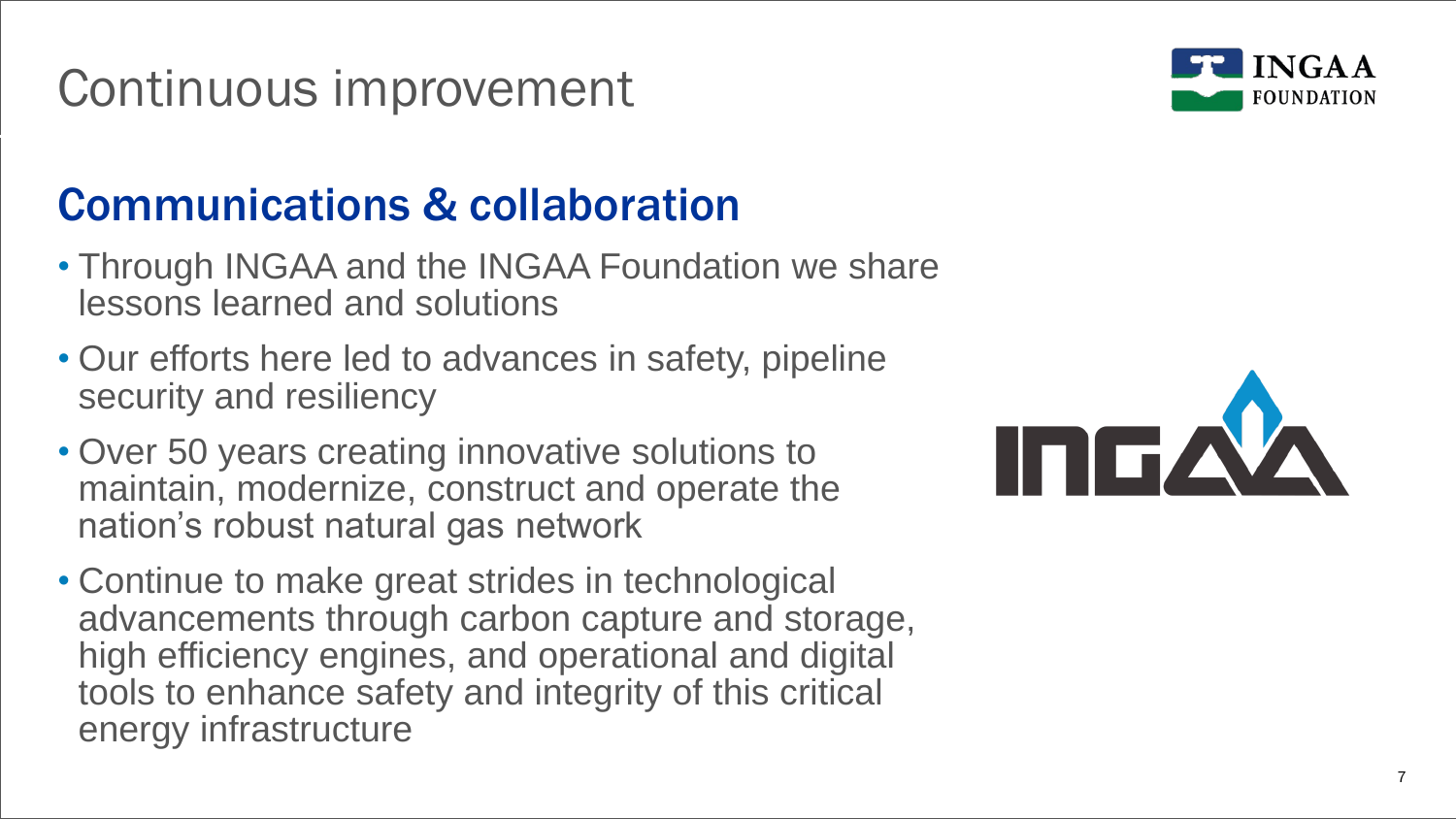#### 8

# The good news about emissions

#### Methane emissions continue to decrease…

#### …from large compressor stations methane +26% -23% **gas**

From 2011-2017

- Natural gas production up 26%
- Methane emissions down 23%





Since 1990

- Natural gas consumption up 43%
- Methane emissions down 44%

& storage facilities …from entire natural gas value chain

**INGAA** 

FOUNDATION



Since 1990

- Natural gas production up 45%
- Methane emissions down 16%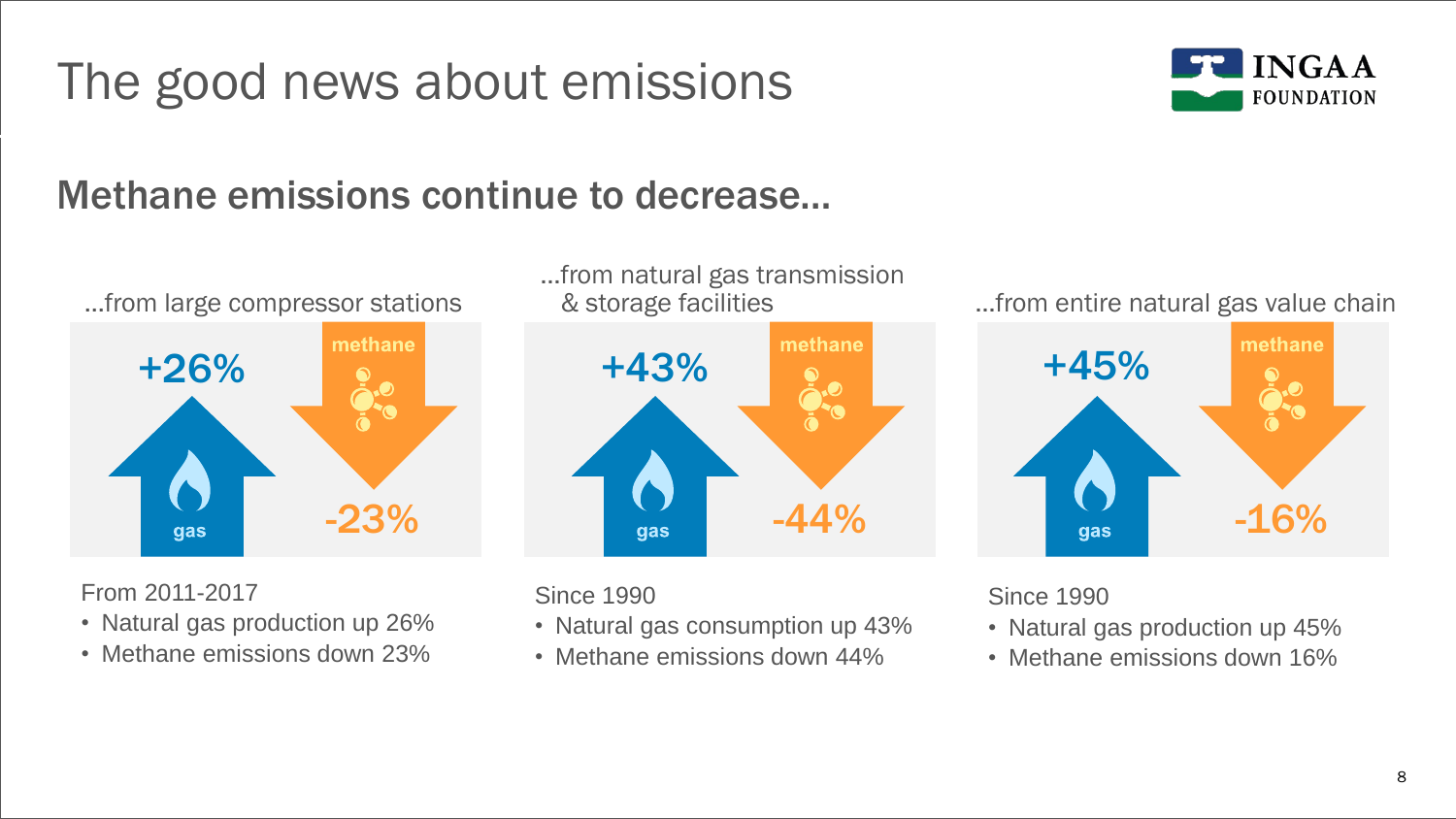# Think about it





#### Change in U.S. Emissions with Gas-fired Generation (2005-2016, Bcf/d)



Source: EIA, Monthly Energy Report, March 2017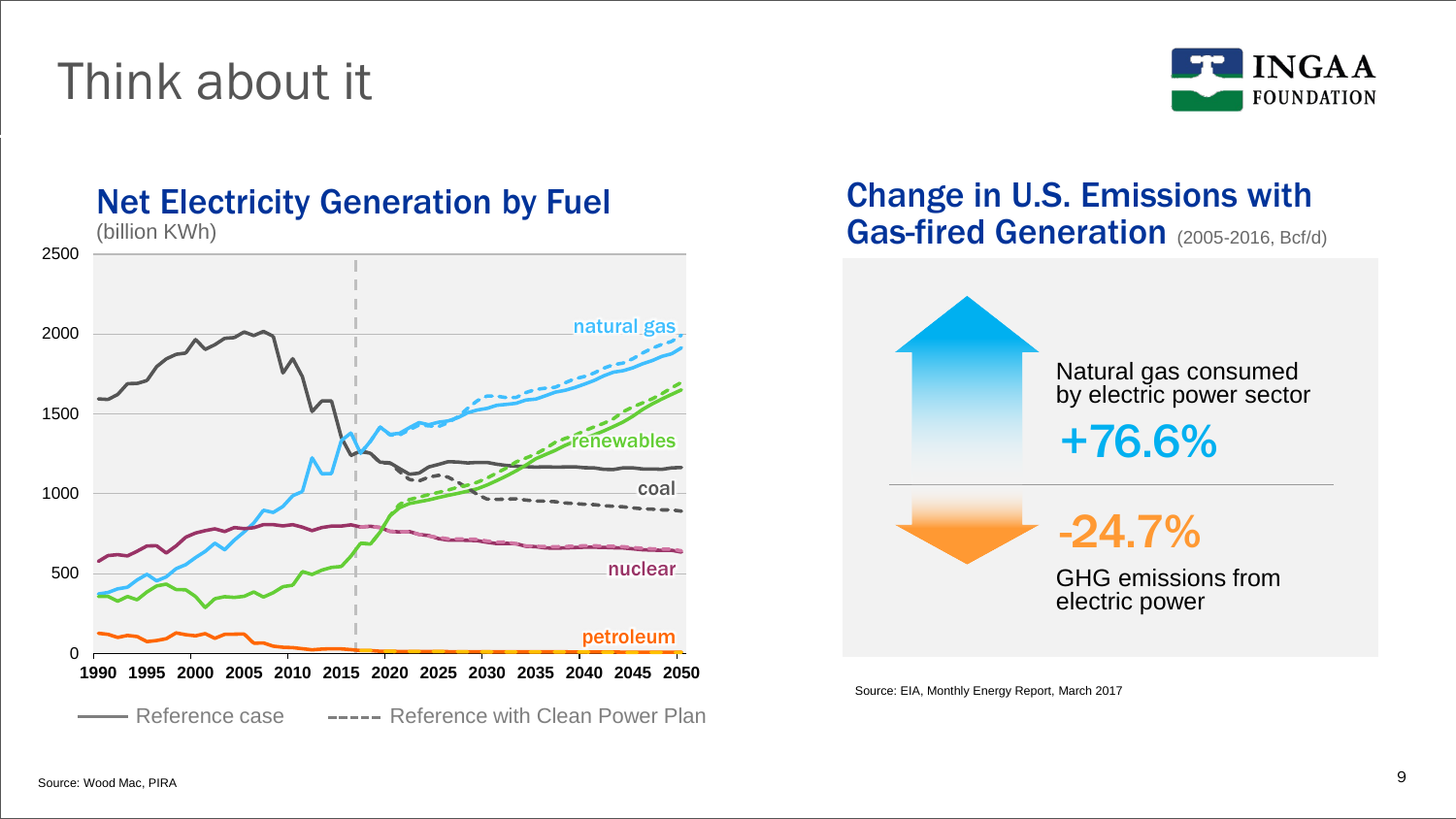# Collaborating more broadly

#### As we evolve, innovate and advance, we will work to help others take notice of our efforts

- INGAA joined with AGA, API and APGA
- Clarity of the requirements on PHMSA's gas transmission rule, to enhance pipeline safety and help advance our industry's efforts
- Collaborate with associations to achieve more consistent strategies that address methane emissions
- Align with entities like the U.S. Chamber of Commerce who represent the millions of small businesses across the U.S. as towns in California and Massachusetts implement legislation banning new natural gas hookups







**U.S. Department of Transportation Pipeline and Hazardous Materials Safety Administration** 



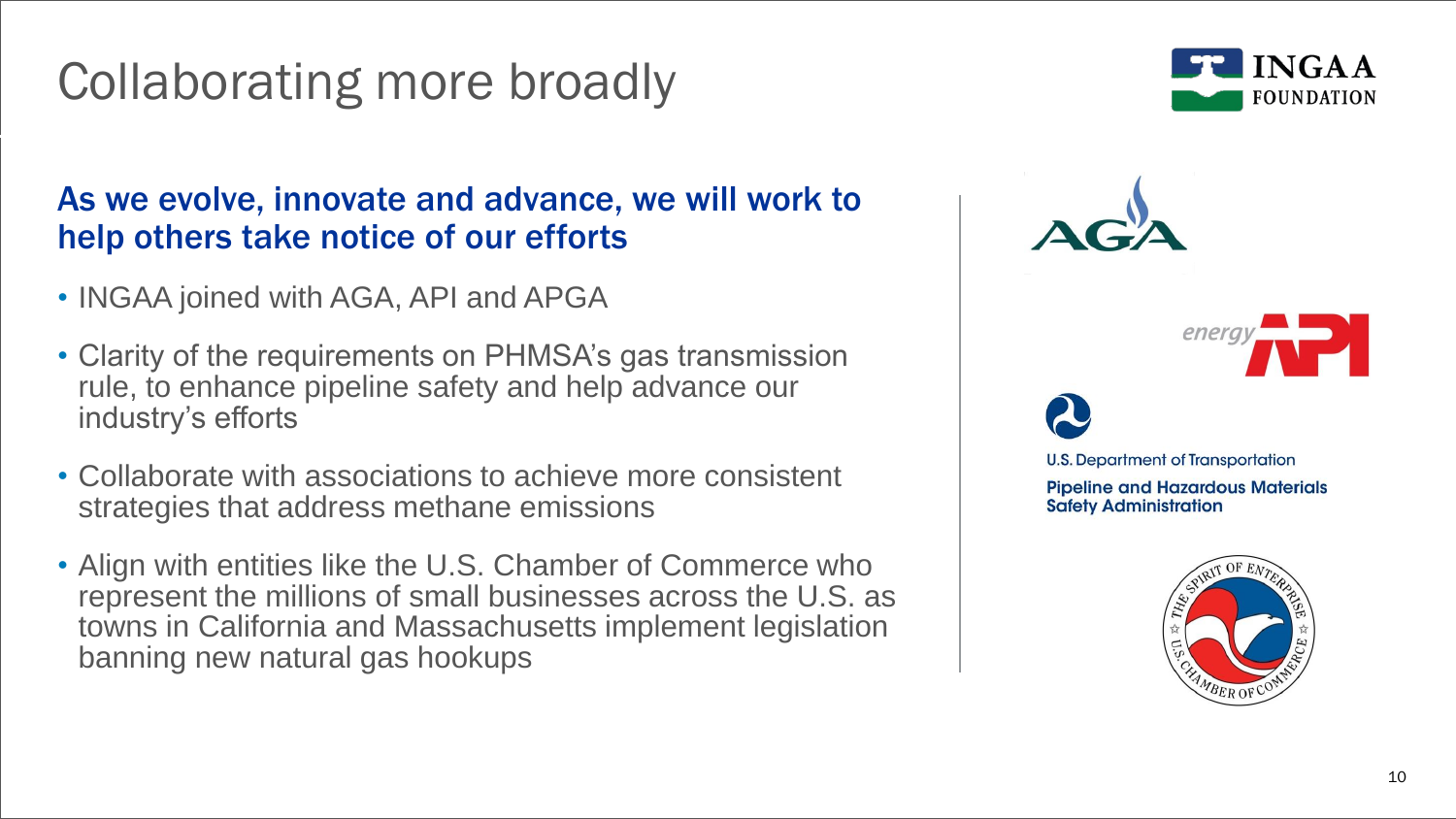

To fulfill our role and obligation to society and meet the needs of the public, our shippers and manufacturers in a safe and responsible manner, we must maintain, modernize, construct and operate the nation's robust natural gas network

#### **INGAA's priorities in 2020 include:**

- 1. Approval of bi-partisan pipeline safety legislation
- 2. Defending the virtues of natural gas and its related energy infrastructure
- 3. Promoting natural gas as a reliable and resilient fuel source, a catalyst for environmental progress and as a complement to renewable sources of energy
- 4. Ensuring a stable and predictable regulatory, legislative and judicial climate with respect to permitting new energy infrastructure
- 5. Enhancing both our physical and cyber security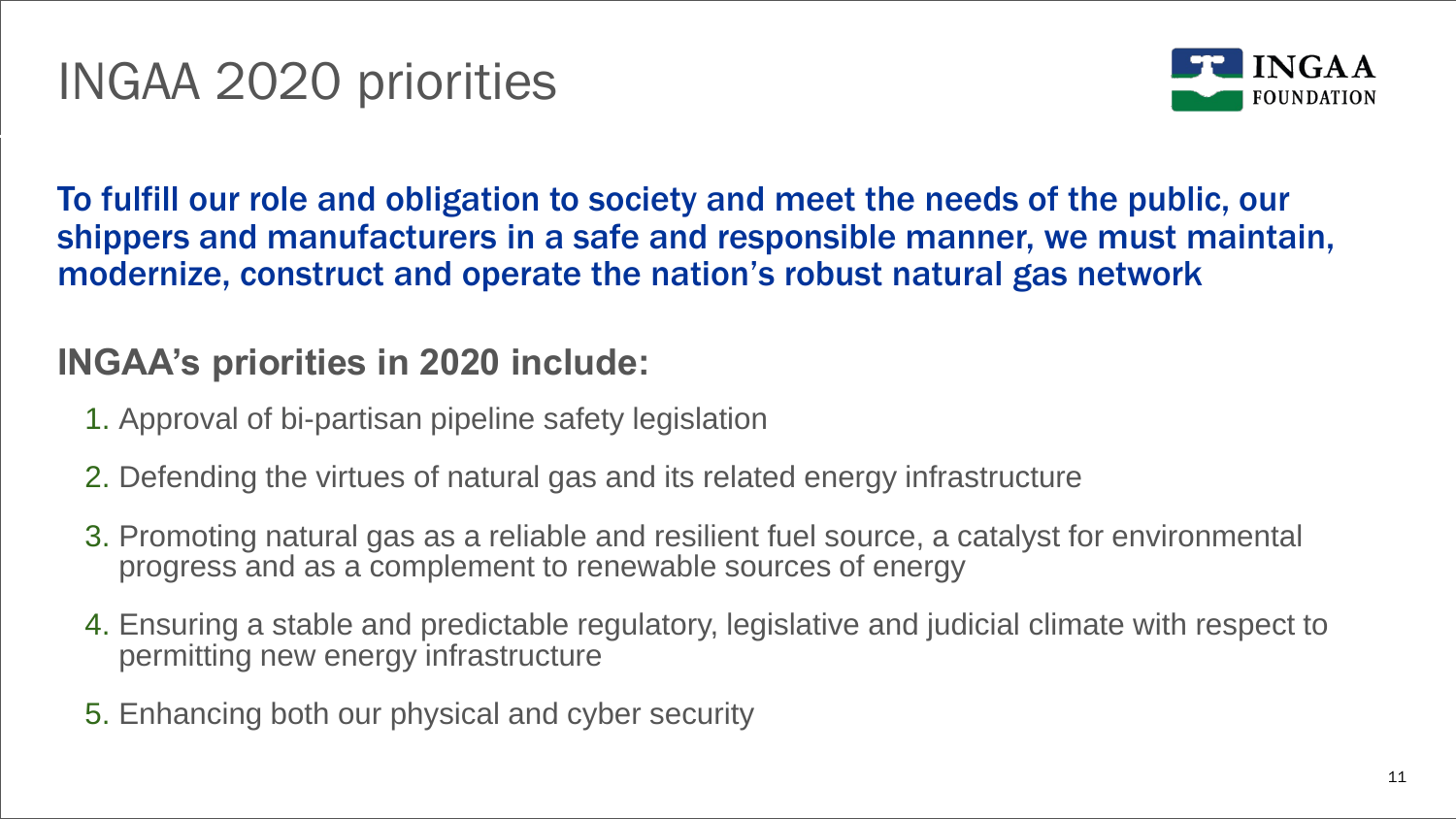# INGAA 2020 priorities



#### Maintain our momentum and gain new ground on issues

#### • **Pipeline safety solutions**

- Pipeline safety is the top priority of INGAA and our members
- Key focus on reauthorization of the Pipeline Safety Act
- Advocate for implementation of the PHMSA gas transmission rule and other rulemakings consistent with the philosophy of IMCI commitments
- **Physical and cyber security**
	- Constant collaboration with DHS, TSA and related agencies is critical to maintaining a resilient natural gas delivery system
	- Continue communicating the industry's efforts to ensure physical and cyber security of natural gas pipelines
	- Advocate for smart approaches to federal oversight of natural gas pipeline physical and cyber security that enhance operator's ability to protect against and recover from incidents and intrusions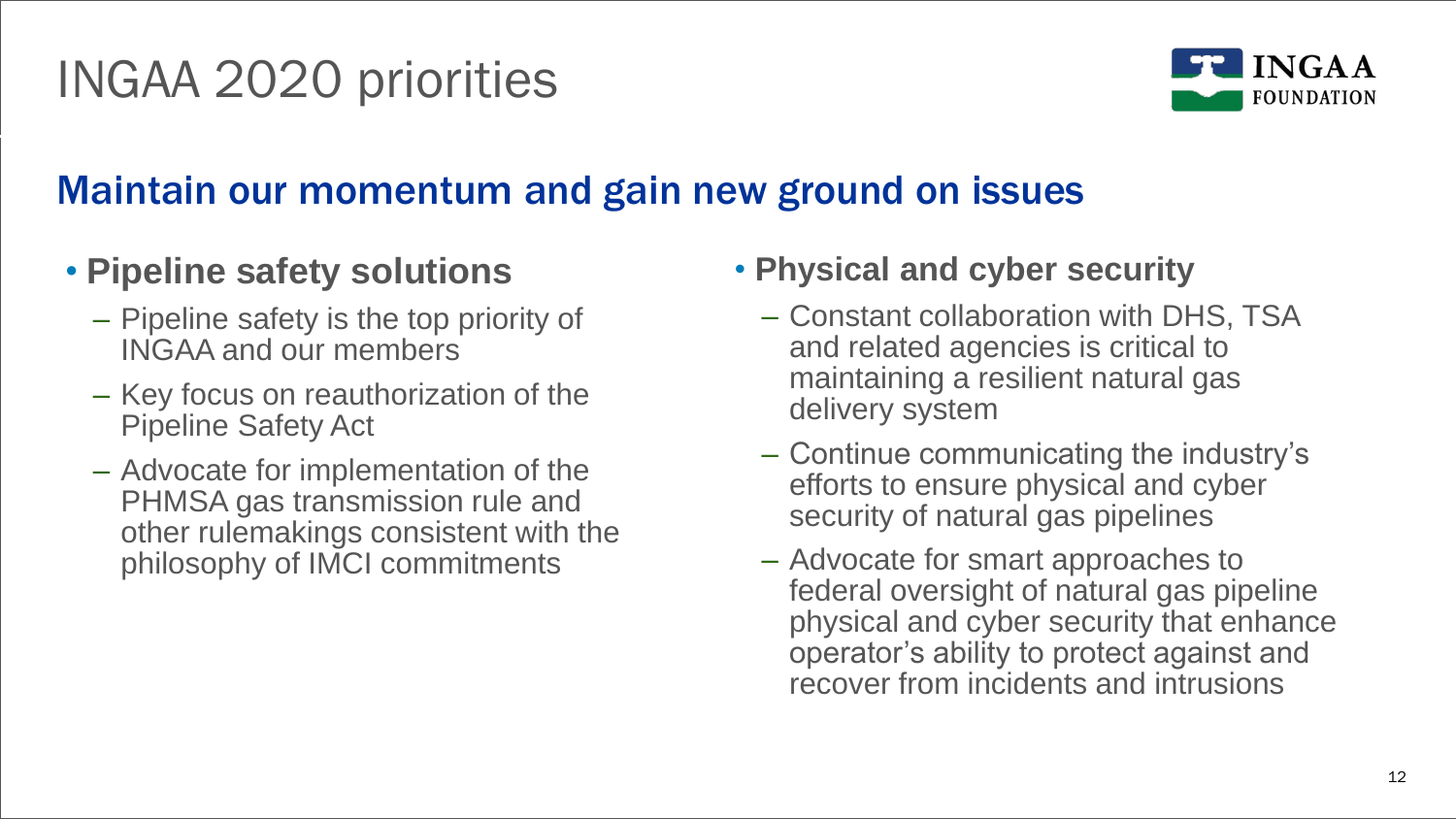## INGAA 2020 priorities

- **Protect the statutory and regulatory framework that facilitates vibrant, marketresponsive interstate natural gas pipeline industry**
	- Advocate against amendments that would erode the long-standing principles of the Natural Gas Act
	- Seek clarity in the permitting process to ensure timely and predictable orders that recognize the competitive environment in which pipelines do business
	- Actively monitor and participate in, when necessary, judicial proceedings



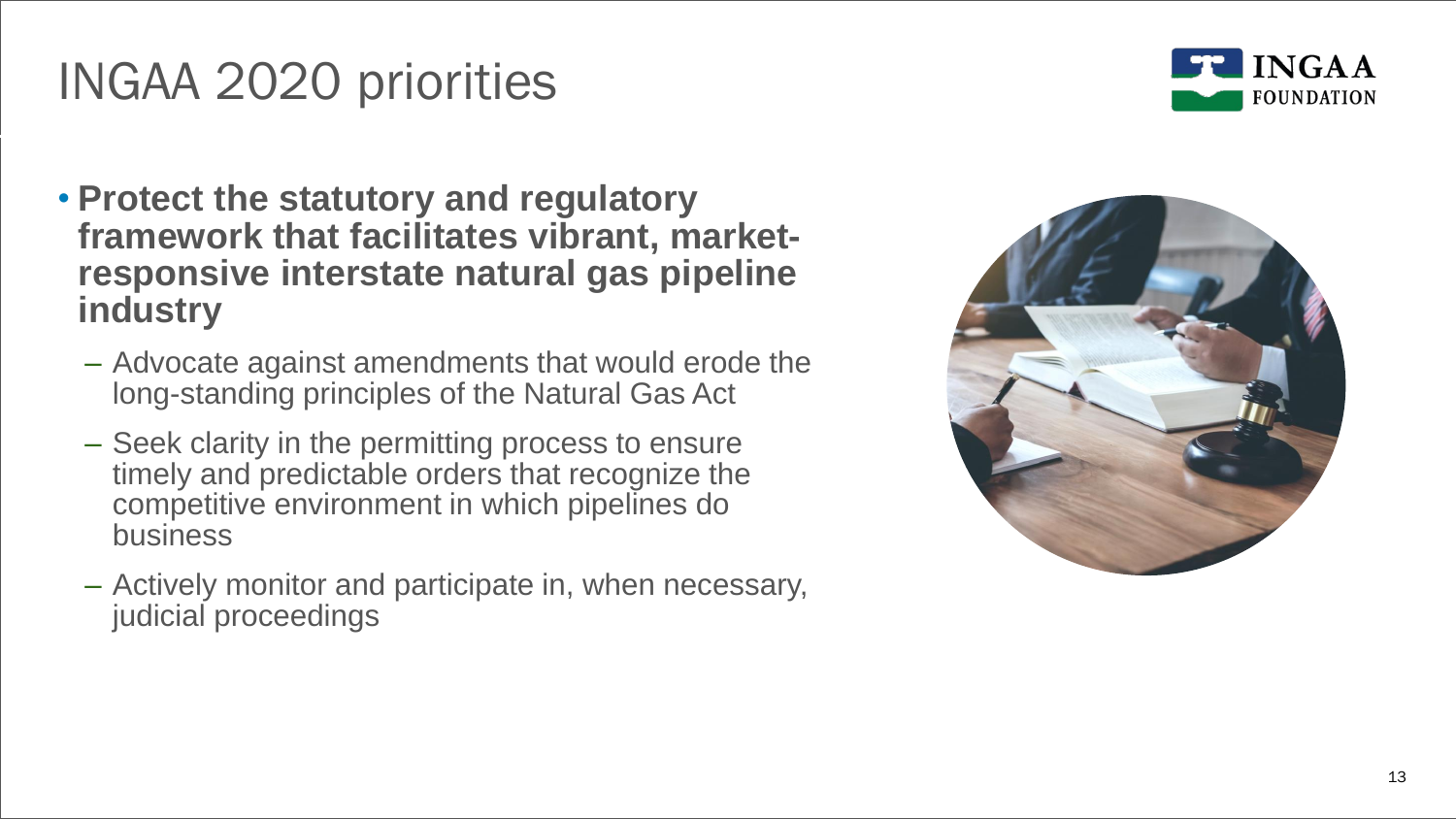# Natural gas infrastructure is part of the solution

- To safely and reliably deliver clean energy in achieving national and global environmental aspirations and capture abundant domestic natural gas, **we need to be able to invest, upgrade and modernize infrastructure**
- We are essential not only to current daily life but to achieving the clean energy goals of the future efficiently and cost effectively and without putting reliability at risk

Even if we could capture the gas, it's not clear we could get it to the marketplace. We just need more pipeline capacity.

**Energy Secretary Broujlette** 



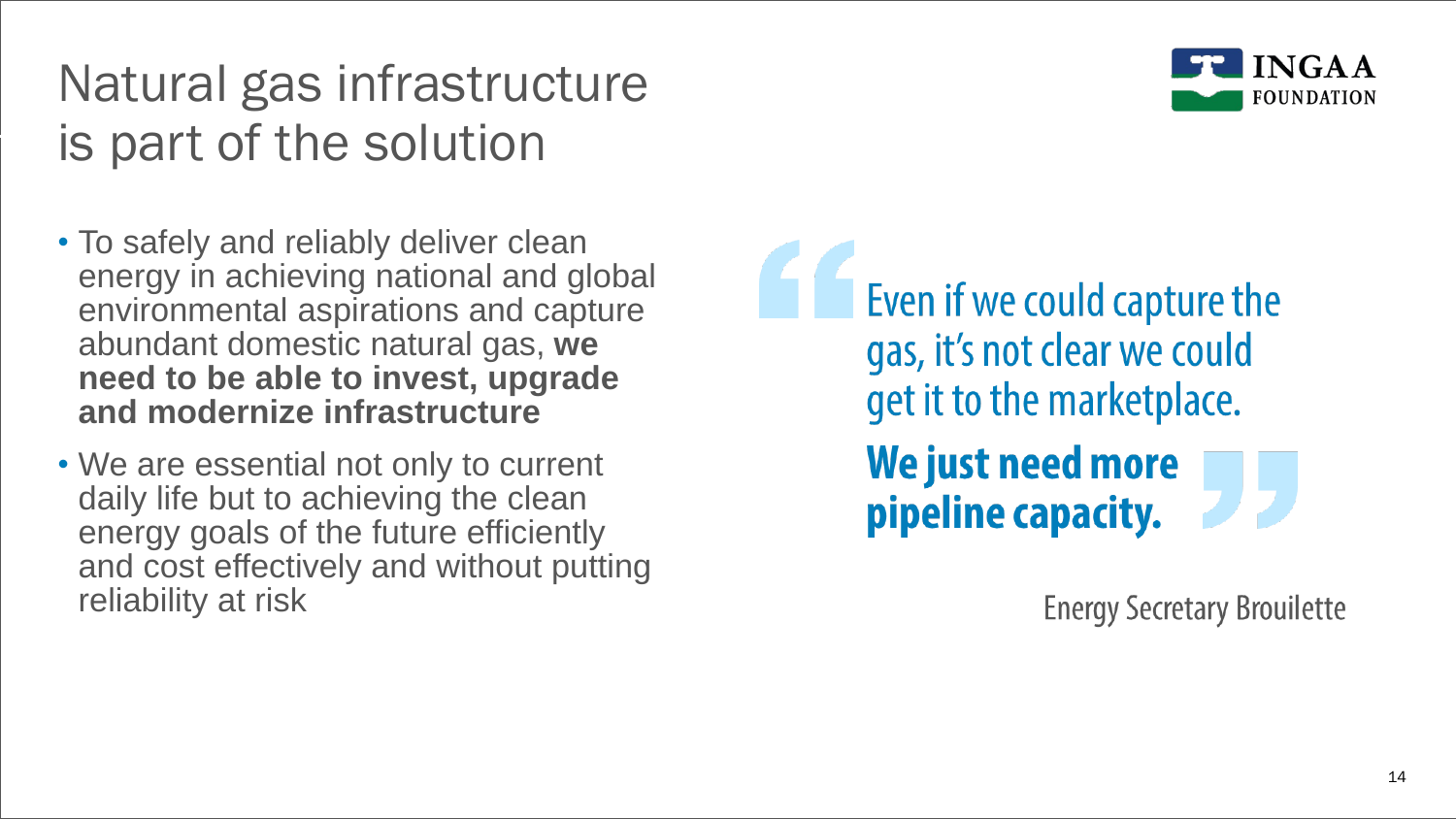### We need to do a better job…



#### …communicating, educating, promoting & defending our work

- We get the gas to the customer so the plant keeps running, the home stays warm and the restaurant serves up the dish that nourishes a family
- The onus is on us to educate more, explain more and step out of our comfort zones to communicate the benefits and value we bring



#### If we don't fill in the blanks in a positive light,

#### others will do so in a negative light